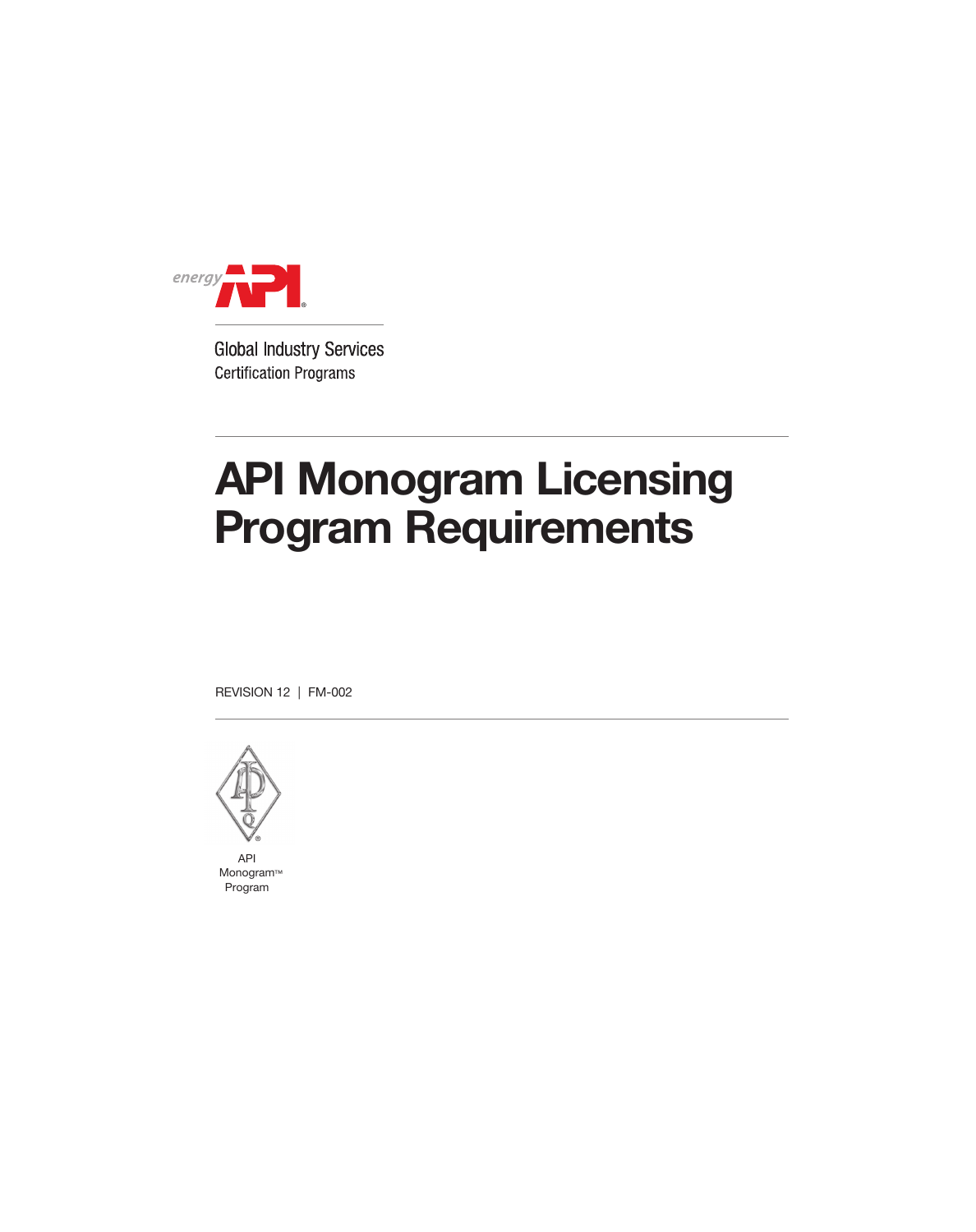

**Introduction** 

#### The API Monogram Licensing Program

Thank you for requesting information on the API Monogram™ Licensing Program. By requesting an application for an API Monogram license, you've already shown you're willing to take an important first step toward improving processes and customer satisfaction.

This document is provided for your review of the API Monogram Licensing Program requirements. If you desire to submit an application, please complete a Monogram License Online Application using "myCerts Portal Login" found at [https://my.api.org.](https://my.api.org)

If you have any questions, please contact one of our associates by calling API at 202-682-8041. Please send email inquiries to [certification@api.org](mailto:certification%40api.org?subject=).

Your application will be processed as soon as we receive your payment. And thanks again for your interest in the API Monogram Licensing Program.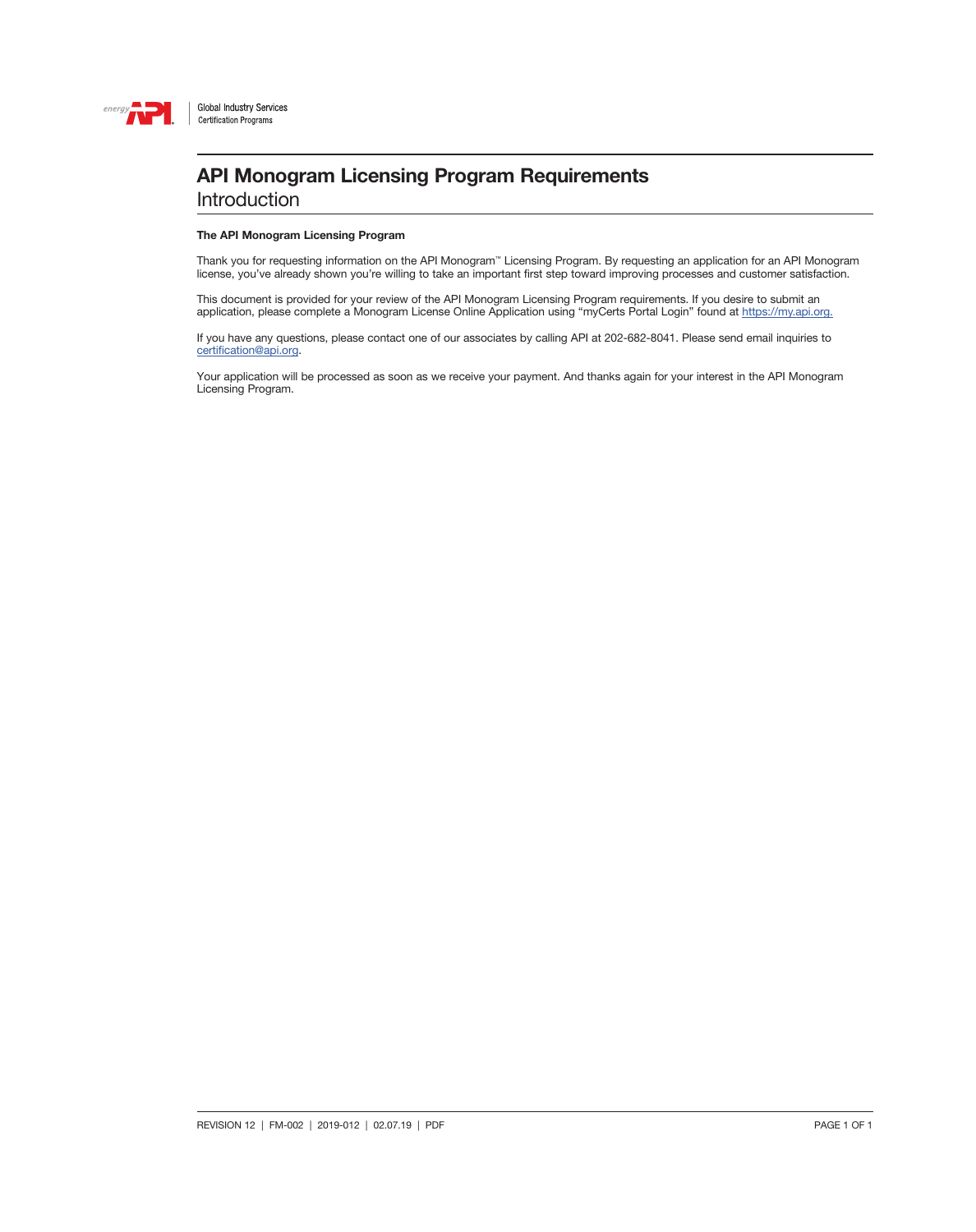

### API Monogram Licensing Program Requirements

**Contents** 

#### Part 1 – General Requirements

Find out how API conducts API Monogram licensing and what is expected of both API and the applicant. Also, find out how to obtain a complete list of the API Monogram Program Product Specifications available for licensing.

#### Part 2 – Use and Misuse of the API Monogram

A description of how the mark is to be used.

#### Part 3 – Licensing Process

A step-by-step guide on how to become a licensed facility.

#### Part 4 – License Agreement

Detailed information on the rules governing the API Monogram Licensing Program.

#### Part 5 – Licensing Fee and Directions

Describes the types of fees, the costs involved, and how to submit payment.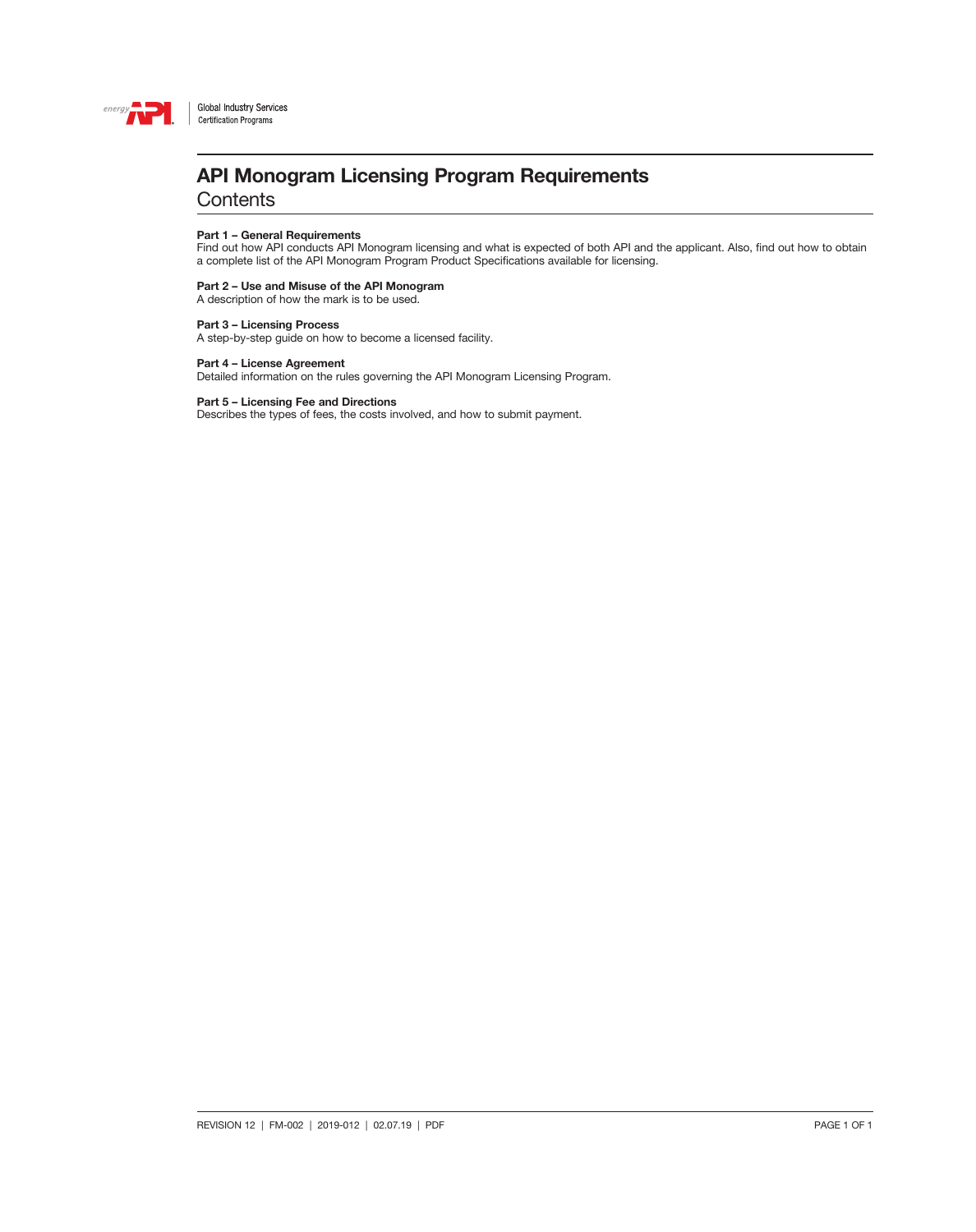

Part 1 – General Requirements

- 1. The information contained herein details the applicable requirements for Organizations seeking approval to use the API Monogram Mark.
- 2. To obtain and retain an API Monogram license, an Organization must have a documented and functioning quality management system in place that meets both the requirements of API Spec Q1® (Specification for Quality Management System Requirements for Manufacturing Organizations for the Petroleum and Natural Gas Industry), and at least one of the applicable API Product Specifications.
- 3. Issuance of the license(s) is dependent upon a successful evaluation of the Organization's quality manual, API Spec Q1 Conformity Matrix and satisfactorily passing an on-site audit of the Organization's facility and processes by API through its designated auditors. Site audits are required to verify demonstrated capability of the Organization to meet program requirements. Associated audit expenses will be paid by the facility.
- 4. Review the requirements stated in API Spec Q1 and the applicable API Product Specification(s) for which your Organization is seeking a license. If your Organization feels that its manufacturing processes meet all the stated quality requirements to obtain an API Monogram License for one or more product specifications, please complete a Monogram License Online Application using "myCerts Login" found at [https://my.api.org.](https://my.api.org) The online application will require the following:

#### (a) API Monogram License Agreement

A License Agreement must be reviewed and electronically signed.

NOTE: The applicant is not allowed to use the API Monogram until all steps in the process have been completed (including satisfactorily passing an on-site audit), the applicant has paid the applicable fees, the applicant has agreed to comply with all terms and conditions of the agreement, and signed the License Agreement.

#### (b) Licensing Information

Identification of the API Specification and products for which you are requesting licensing. To access the list of licensable products, please visit the Licensing Information Forms located in [www.api.org](http://www.api.org) under the API Monogram Program section.

#### (c) Quality Manual

 A copy of your current Quality Manual (written in English), which thoroughly describes your quality management system. The Quality Manual must explicitly address all requirements identified in API Spec Q1, including description and interaction of all processes, as well as identification of all applicable (and/or allowable) exclusionary clauses (see API Spec Q1 Section 1).

 Obsolete and superseded Quality Manuals will not be returned to Licensees. API will discard the manual and any revisions after a new version of the document has been submitted and accepted by API or after cancellation from the program.

#### (d) Conformity Matrix

 You must also submit the filled out API Spec Q1, 9th edition, Conformity Matrix, in English. You can download a copy of the matrix from the API website.

(e) Non-Refundable Fee

Application(s) cannot be processed until full payment is received. The fees are as follows:

#### \$5,000.00 (U.S. Dollars)

First API Spec License Application

### \$3,500.00 (U.S. Dollars)

Second API Spec License Application

#### \$2,000.00 (U.S. Dollars)

Each additional API Spec License Application

 The fee schedule applies to a single quality program at the same facility. For information on where to send your Application Fee, see Part 5 – Fee Schedule. For additional information, please call (+1) 202-682-8041, or visit our website at [www.api.org.](http://www.api.org) Submittal of the application documentation, including licensing fees, does not give the applicant the right to use the API Monogram Mark. The License Agreement does not become effective until the date that it is executed by API.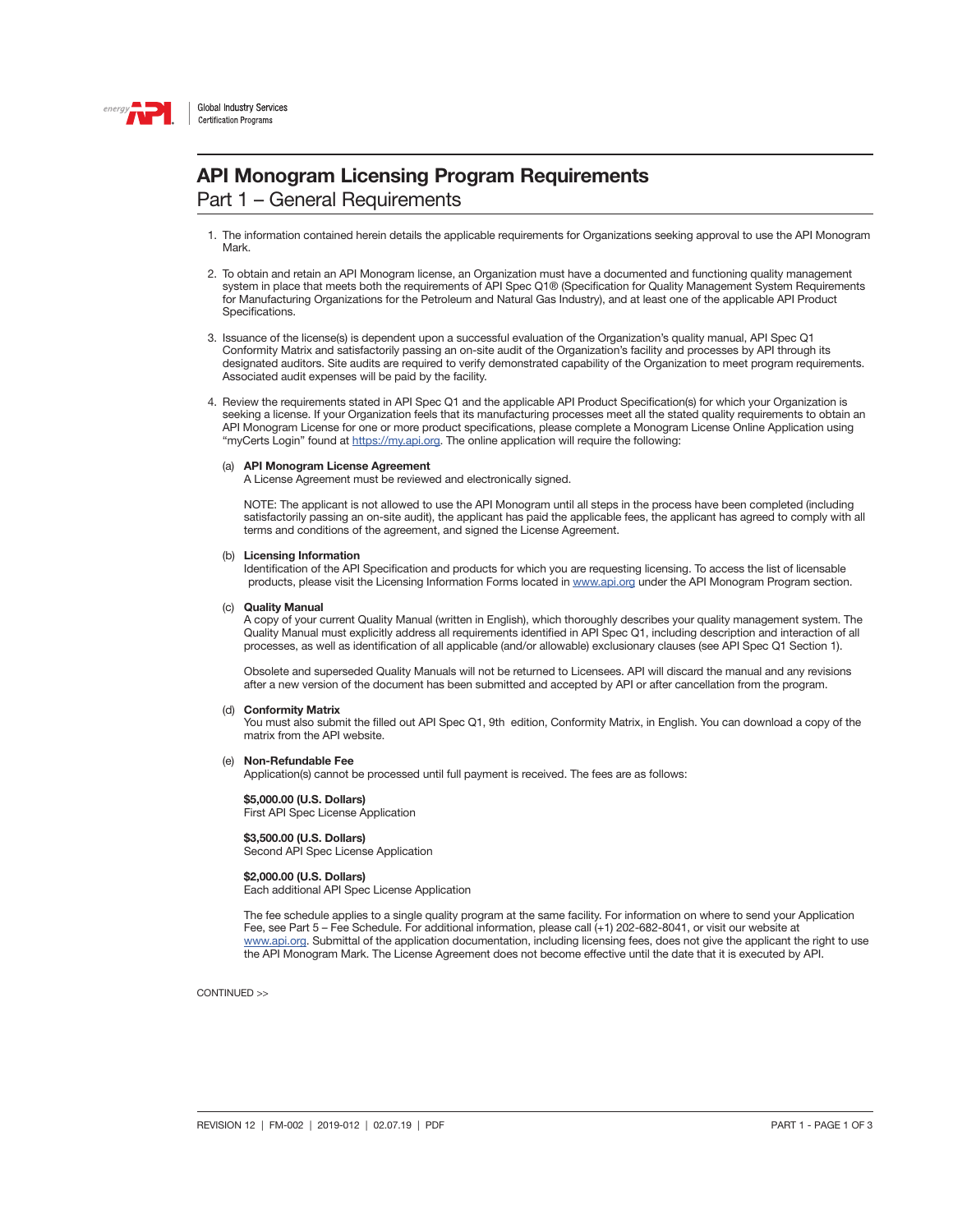

Part 1 – General Requirements

#### 5. Quality Management System Exclusions

 API Spec Q1 limits the sections of the standard applicable for exclusion (refer to Section 1.Scope). For eligibility of these exclusions, the Applicant or Licensed Organization shall provide a written justification for the exclusion(s), identifying the exclusion(s) in your Quality Manual.

 Even if the activities of the proposed excluded sections are performed through outsourcing, the Applicant or Licensed Organization must ensure that appropriate controls are being maintained both in the outsourced organization's management system and in their own management system for periodic verification of the controls being outsourced. With this, such activities are not eligible for exclusion.

 *NOTE: The Applicant or Licensed Organization shall be required to provide evidence (during audits) that controls are adequately implemented and maintained for any activity that may be outsourced.*

#### Examples

 If no customer-supplied property (either finished product, raw material, or intellectual documentation) is allowed within the manufacturing/servicing process of the Applicant or Licensed Organization, then API Spec Q1, Section 5.7.5, may be declared as an applicable exclusion. However, if this Organization provides threading, heat treatment or inspection services of finished product to its clients, Section 5.7.5 is not eligible for exclusion. Similarly, if this Organization receives proprietary designs of products for manufacturing, Section 5.7.5 is not eligible for exclusion.

 If processes that require validation as prescribed by the respective product specification(s) are not applicable (e.g., welding, NDE and heat treating), then API Spec Q1, Section 5.7.1.5 may be declared as an applicable exclusion. However, if an Organization is required to perform such processes and chooses to outsource them, Section 5.7.1.5 is not eligible for exclusion.

 If no product design is performed by nature of the defined activities within the management system (e.g., threading, servicing, machining), then API Spec Q1, Section 5.4 may be declared as an applicable exclusion. However, if an Organization must satisfy specific product design requirements from applicable standards or if the design is outsourced to third party designers or to other divisions within the Organization (e.g., a corporate design center), Section 5.4 is not eligible for exclusion, and all elements of this part of the standard must be addressed within the quality management system. Furthermore, the Organization must develop and maintain Design Package(s) (applicable documentation) to demonstrate compliance with design and development requirements.

#### Design Packages

 The API Monogram Licensing Program requires the selection of a design package for review during initial and renewal audits. To determine what qualifies as a design package, please follow these guidelines:

Design – a detailed plan for product.

Package (per Webster's) – a collection of related items to be considered as or acted on together.

Design Package (therefore is) – a detailed plan for a product which includes all the background documents, applicable API standards, and the instructions, procedures, specifications, drawings, routings, travelers, checklists, process sheets and changes to these documents necessary to produce that product at the manufacturing location. Such documentation shall include, but not be limited to, design plans, input elements, output elements, evidence of review/verification and evidence of validation. Since the purpose of the API Monogram Program is to consistently, objectively, and reliably identify organizations who are capable of manufacturing products that comply with the current edition of the applicable API specifications, the organization shall have a complete design package, as well as procedures that provide instructions and requirements on how to develop a design, unless eligible for design exclusion.

API, in conjunction with objective evidence provided from the audit, shall have the final decision as to whether an Applicant or Licensed Organization is eligible for the requested exclusion(s). If exclusion(s) is (are) granted and later deemed ineligible, the Applicant or Licensed Organization shall be required to revise the affected Quality Manual and ensure that such controlled documents are maintained within the quality management system as verified by an audit. Please contact API for further guidance on applicable exclusions to your quality management system.

#### 6. API Product Specifications – Documentation Requirements

The licensed or applicant organization is required to maintain at least one official copy of the most current edition of the English language version of the API Product Specification(s) under which it is licensed or seeking licensure. The product specification(s) must be the version of the document that is published by API and distributed by API or an authorized distributor. Translated versions of the specifications are not acceptable alternatives to this requirement. It is the organization's responsibility to ensure the accuracy of any non-sanctioned translations of the API Product Specifications. Technical requirements identified in the current English language version of the document shall be the only acceptable manufacturing criteria to be used by the licensee or applicant organization.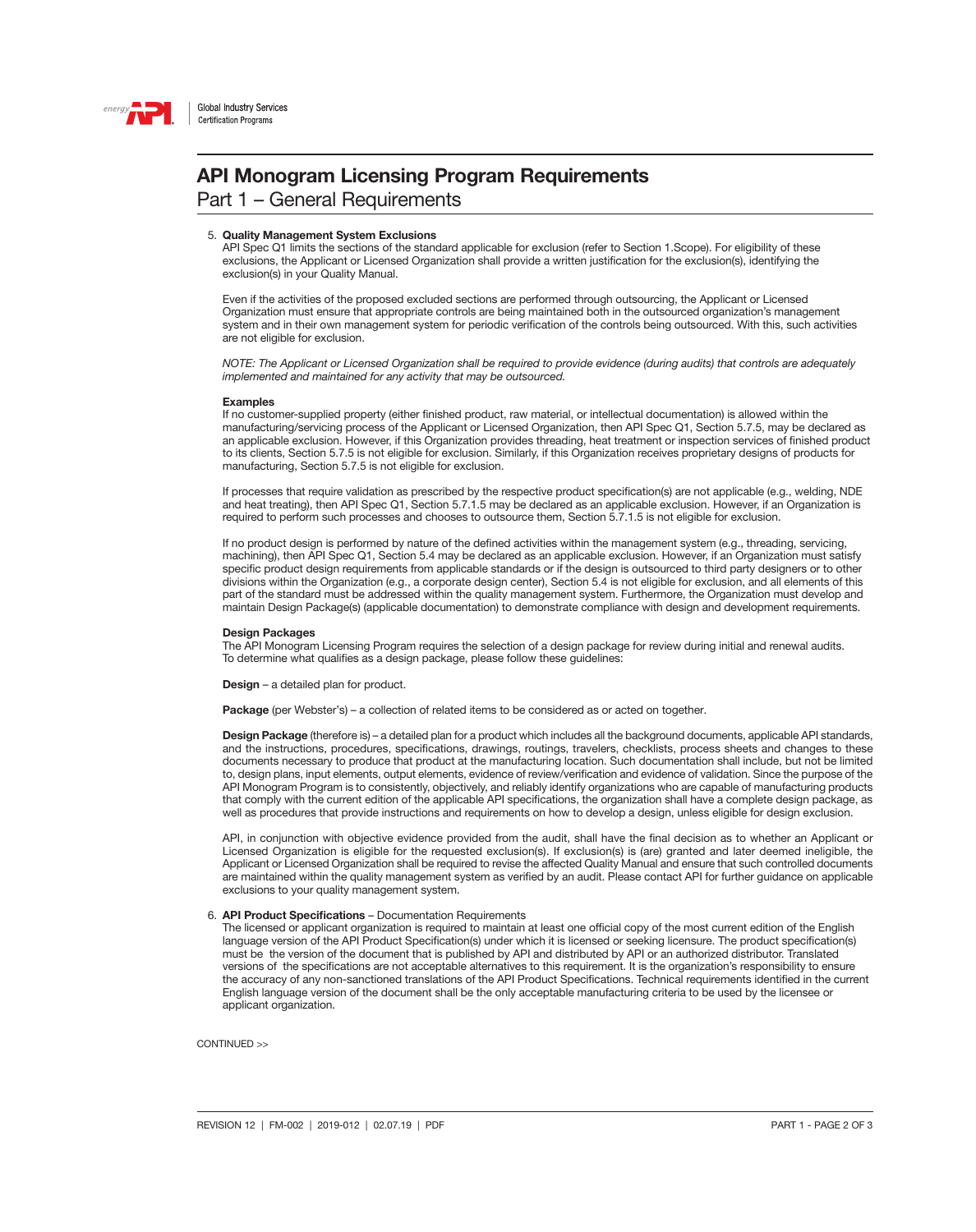

Part 1 – General Requirements

#### 7. Manufacturing Capability

 API may refuse initial licensing or suspend current licensing based on a facility's level of manufacturing capability. Even though subcontracting is permitted, the API Monogram Program is designed to identify Organizations that have demonstrated the ability to manufacture equipment that conforms to API specifications. If API determines that additional review is warranted, API may perform additional audits (at the Organization's expense) of any primary subcontractors to ensure their compliance with applicable specifications.

 Facilities with capabilities that are limited to the processes or activities defined below do not meet the manufacturing capability requirements to produce new products and therefore shall not be licensed or be the basis for licensing under the API Monogram Program:

- Capabilities that are limited to performing final inspection and testing of the product, except for testing agencies as specified in API Spec 14A and/or API Spec 6AV1;
- Buying, selling and/or distributing finished products and materials;
- Design and development activities;
- Tearing-down and/or re-assembling of products/components; and,
- Repairing or remanufacturing of existing, used, worn or damaged products.

#### 8. API Advisories

The API Certifications Department regularly publishes Program Advisories on its webpage www.api.org. These advisories are intended to notify licensed/registered organizations of program policies and interpretations that have industry wide application. These advisories are part of the Program Requirements and compliance with them is compulsory. It is the responsibility of the licensed/registered organization to periodically check the site to ensure that the licensed/registered organization is in compliance with all of the advisories.

#### 9. API Publications

You may order relevant specifications and other API publications through our distributors listed on the API website. You may also download a copy of the current API Publications, Programs, and Services catalog at [www.api.org](http://www.api.org). This site also contains ordering information.

#### 10. Location, Name and/or Ownership Changes

Licenses are non-transferrable. Licensed organizations shall notify API of location, name and/or ownership changes. Please note that ownership changes may require a re-issuance of license numbers. At that time, API will review the information provided to determine if further actions are required. Please contact API at [certification@api.org](mailto:certification%40api.org?subject=) to report any of the changes described above.

#### 11. Appeal Process

In the event an Applicant or Licensed Organization wishes to appeal a decision made by API to refuse to grant a license or suspend or cancel an existing license, they shall do so in accordance with the current procedures for appeal found on the API Monogram and APIQR website, subject to revision at API's discretion. Any decision by API to deny, suspend, or cancel an application or license shall stand while such an appeal is pending.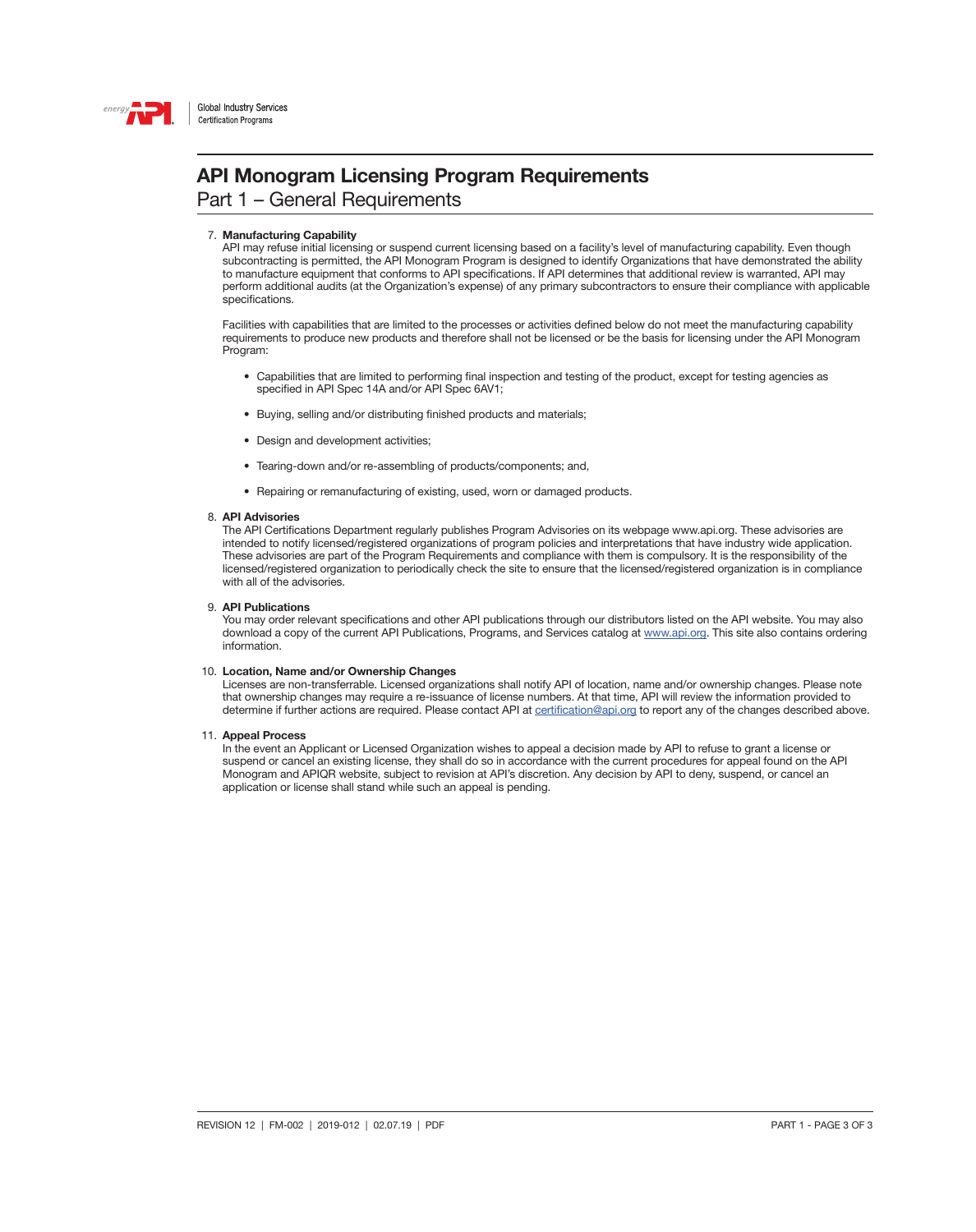

Part 2 – Use and Misuse of the API Monogram

- 1. A Licensee shall not use the API Monogram on letterheads, buildings or other structures, websites or in any advertising without an express statement of fact describing the scope of Licensee's authorization (license number and product specification), and further provided that Licensee shall not use the API Monogram or license number(s), the name AMERICAN PETROLEUM INSTITUTE or the description "API" in any advertising or otherwise to indicate API approval or endorsement of the Licensee's products. This includes the use of the API name, logo, or Monogram on any shipping documents, testing records, or contracts.
- 2. A Licensee agrees to use the API Monogram on products only as specified by API. The Licensee agrees that it will use the API Monogram only on products that meet all of API's requirements and agrees to assume full and complete responsibility for use of the API Monogram on its products. A Licensee agrees to use its License Number in conjunction with and only in conjunction with the marking of the products that meet the applicable product specification(s), and as described in item 1, above.
- 3. A Licensee agrees not to use the API Monogram on products in a fashion likely to confuse customers as to the identity of the actual Monogram Licensee. If another entity's name is marked on the product, the Licensee's name and Monogram license number shall be closer to the Monogram than any other marking, and the Licensee's name shall be larger than the name of any other entity.
- 4. A Licensee agrees to notify API in a timely manner if it has evidence or information which indicates that its products displaying the API Monogram do not comply with API's requirements and agrees to take action immediately in order to bring the product into full compliance. If a Licensee's products in the marketplace do not comply with API's requirements, Licensee agrees to take whatever corrective action that is deemed necessary by API to protect the public or API in a timeframe specified by API.
- 5. The Licensee agrees that API may notify vendors, governmental authorities, potential users, and others of an improper or unauthorized use of the mark when in the judgement of API such notifications are necessary to protect consumers, the public, or for API's own protection.
- 6. When the API Monogram is used on applicable product, it shall always be in conjunction with the license number and date of manufacture.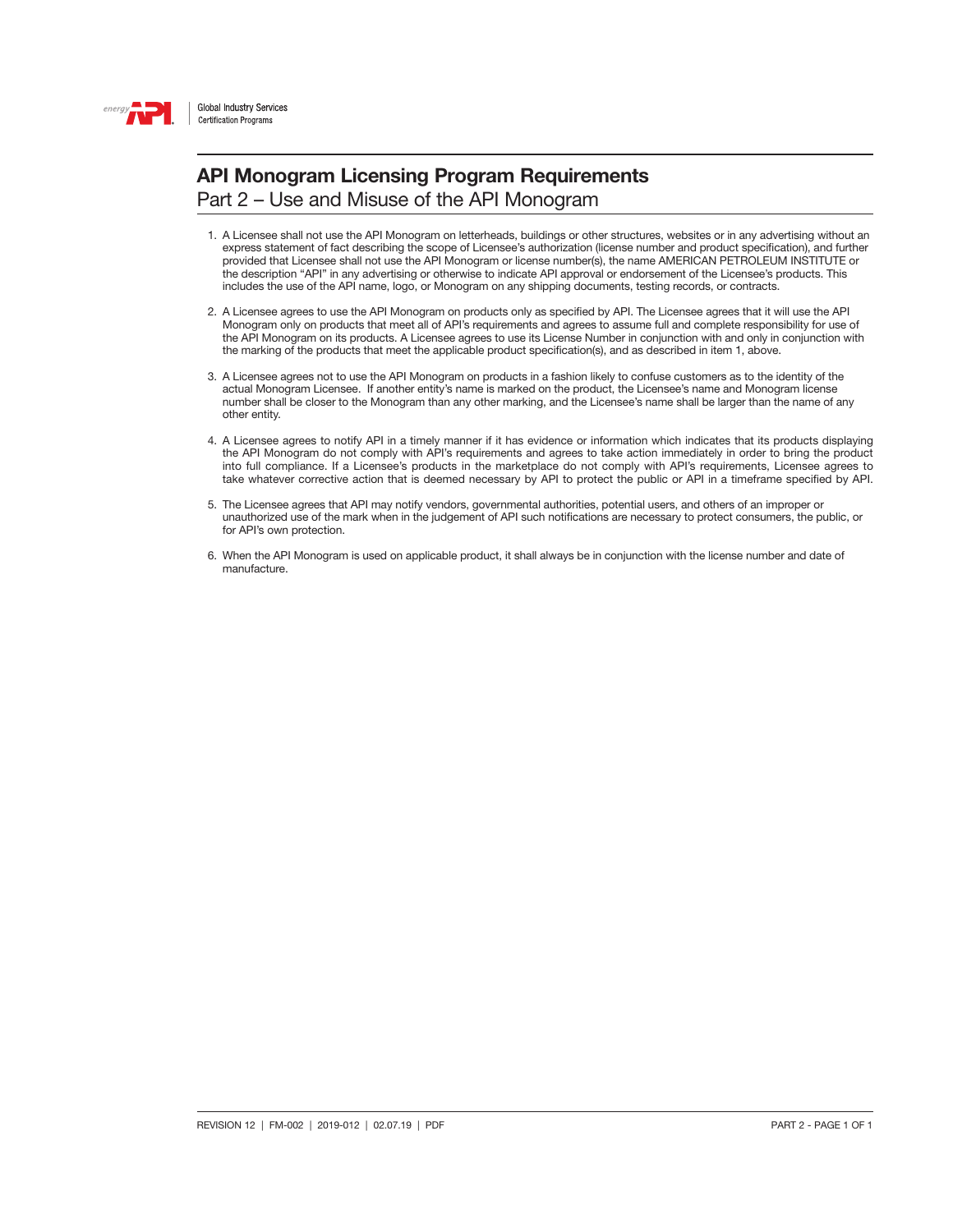

Part 3 – Licensing Process

#### 1. Application Submission

Applications are accepted online using the "myCerts Login" found at <https://my.api.org>. The myCerts Portal guides the applicant through the process requesting relevant information such as company name, location, number of employees, desired monogram licensing scope, quality manual, Q1 conformity matrix, etc. The application is reviewed by API once all legal agreements are electronically signed and payment is confirmed.

Before submit your application, make sure your organization answers YES to all of the following questions:

- (a) Have you implemented and maintained a management system that meets the applicable requirements of API Spec Q1 for least four months?
- (b) Has a full system internal audit been performed?
- (c) Has a management review been conducted?
- (d) Have you identified and provided justification for any QMS exclusions?
- (e) Do you own an authorized copy of the most current edition of the API Product Specification(s) for which you are applying licensing?
- (f) Do you have a validated design package, if applicable, for each product under the scope of your application for licensing?

#### 2. Application Review

Upon receipt of your completed application, the API Certification Programs staff will review your quality manual and Conformity Matrix against API Spec Q1 and the requirements of the API Product Specifications under which you are seeking licensing. If the information provided with the application does not meet the stated requirements, you will be notified of any deficiencies and you will be required to provide clarifications and/or resubmit documents.

#### 3. Auditor Assignment

Upon acceptance of your application, an on-site audit will be scheduled at a time mutually convenient to your Organization and the designated API auditor and at your Organization's expense. Organizations will be given the audit team leader's name and all other pertinent information regarding preparation for your on-site audit.

#### 4. On-Site Audit

After the audit is conducted, the audit team leader will prepare a detailed report, and any nonconformances will be reviewed with the Organization representatives during an exit interview. The original report will be forwarded to the API Certification Programs staff for verification that the program described in the audited Organization's quality manual is in place and functioning. Site audits are required to verify demonstrated capability of the Organization to meet program requirements. Associated audit expenses will be paid by the facility.

#### 5. Audit Review

Your organization shall provide a correction, root cause analysis and corrective actions for any nonconformity identified during the audit. The API staff decision to issue a license is based upon objective evidence obtained during the audit that verifies conformance with API quality standards and API Monogram Program requirements. All the audit records and the actions taken as a result of nonconformities are maintained in myCerts.

#### 6. Initial Licensing

Issuance of the license(s) is dependent upon a successful evaluation of the Organization's quality manual, API Spec Q1 Conformity Matrix and satisfactorily passing an on-site audit of the Organization's facility and processes by API through its designated auditors.

#### 7. Renewal Audit

Evaluation of Licensees is a continuing process with renewal audits required every three years or at a shorter frequency as determined by API. In the interim there may be unscheduled periodic or for-cause re-audits, at the sole discretion of API.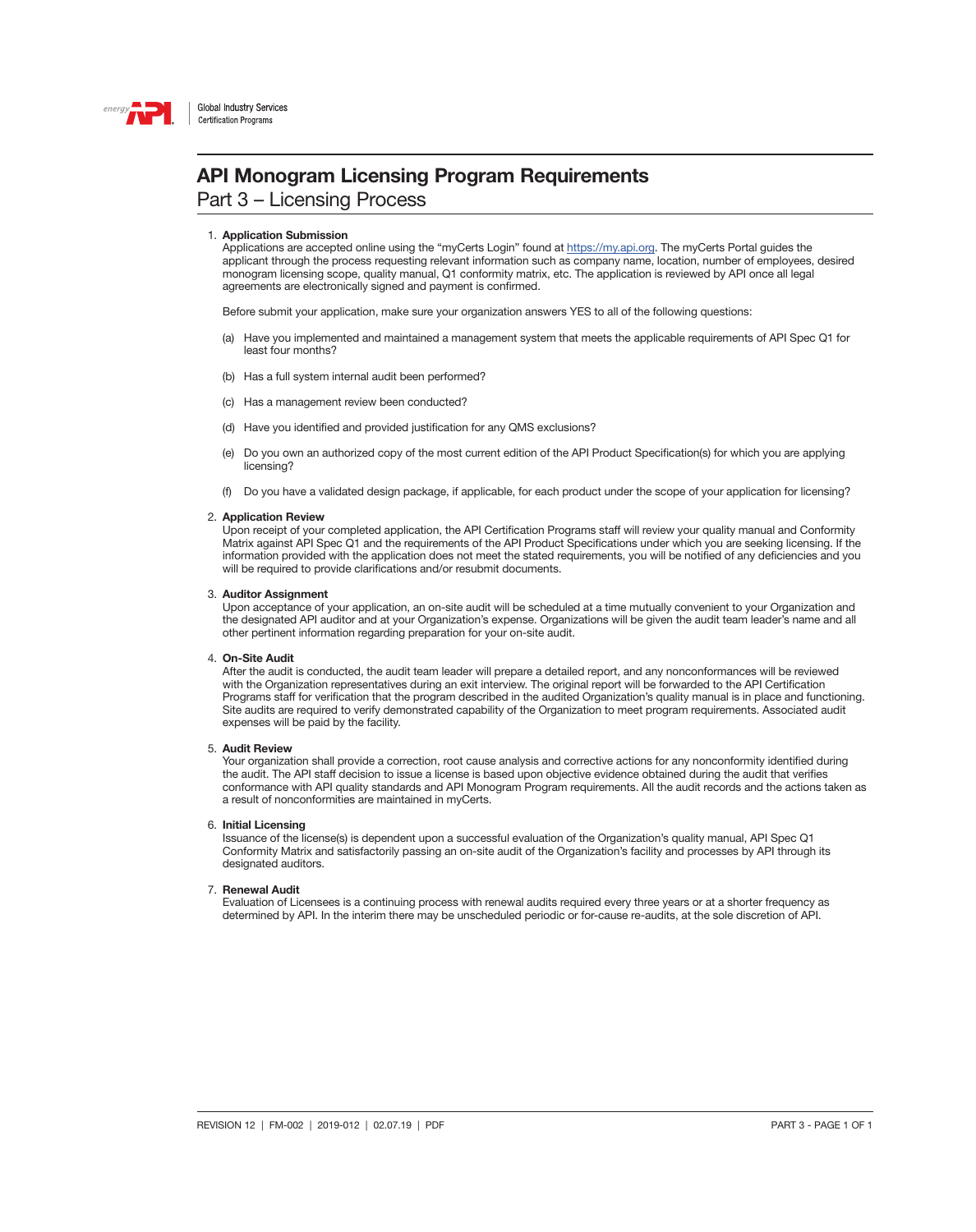

Part 4 – API Monogram License Agreement

This section provides a detailed description on the rules governing the API Monogram Licensing Program. The API Monogram Licensing agreement shall be signed electronically during the online application by an authorized representative of the organization. Note, that under exceptional circumstances such as name or location changes, the API Staff may require your organization to provide a signed copy of this document.

#### Use of the Official API Monogram

WHEREAS, API is the owner of all rights to the certification mark (hereinafter "the API Monogram") relating to API's Monogram Program. ® SAMPLE

WHEREAS Licensee desires a non-exclusive license from API on or in connection with the marketing of goods made in accordance with API standards and specifications.

NOW THEREFORE, in consideration of the mutual covenants hereinafter stated, the parties agree as follows:

1. API grants to Licensee a non-exclusive non-transferable license to use the API Monogram on the types of products set forth in the Certificate of Authority to Use the Official API Monogram which is made a part hereof provided that these products are made in accordance with the requirements set forth in the API Product Specification in effect at the time of manufacture associated with the applicable license number, API Spec Q1 (Specification for Quality Management System Requirements for Manufacturing Organizations for the Petroleum and Natural Gas Industry), and the API Monogram Program Requirements, including any amendments, modifications, substitutions or interpretations that hereafter are adopted (hereinafter "the API requirements" or "the requirements").

This Agreement is applicable only to Licensee's product(s) that are made at the Licensee's facility which is located at:

(hereinafter "facility").

- 2. A Licensee shall not use the API Monogram on letterheads, buildings or other structures, websites or in any advertising without an express statement of fact describing the scope of Licensee's authorization (license number and product specification), and further provided that Licensee shall not use the API Monogram or license number(s), the name AMERICAN PETROLEUM INSTITUTE or the description "API" in any advertising or otherwise to indicate API approval or endorsement of the Licensee's products. This includes the use of the API name, logo, or Monogram on any shipping documents, testing records, or contracts.
- 3. Licensee agrees that use of the API Monogram on the products shall constitute a representation and warranty by Licensee to API and to the purchasers of the Licensee's products that the products conform to the applicable standards, specifications and requirements of API; and Licensee agrees to be solely responsible for, and to defend, indemnify, and hold API and API's affiliates, officers, directors, agents, and employees harmless against any and all claims, actions, suits, liabilities, demands, expenses (including reasonable attorneys' fees), losses, costs, or damages asserted against or incurred by API arising out of or in connection with (1) the failure of Licensee's products to conform to such standards, specifications, and requirements or (2) the breach of any obligations or warranties contained in this agreement; and Licensee further agrees to defend API, at Licensee's expense, against any and all such suits, claims or proceedings.
- 4. API shall be the sole judge of whether Licensee or applicant meets the appropriate qualifications to become and remain a Licensee and whether the Licensee and the Licensee's products meet the appropriate standards or specifications, or requirements.
- 5. Licensee agrees to implement and maintain at the facility a quality program conforming to API Specification Q1 at all times. A copy of the Organization's Quality Manual describing said program shall be issued to API for the duration of this Agreement.
- 6. Licensee agrees to use the API Monogram on products only as specified by API. The Licensee agrees that it will use the API Monogram only on Licensee's products that meet all of API's requirements and agrees to assume full and complete responsibility for use of the API Monogram on its products. Licensee agrees to use its License Number in conjunction with and only in conjunction with the marking of the Licensee's products that meet the applicable product specification(s), and as described in item 2 above. When the API Monogram is used on applicable product, it shall always be in conjunction with the license number and date of manufacture.

| <b>APPLICANT INITIAL HERE</b> | << ALL REGISTRATION AGREEMENT PAGES MUST BE INITIALED.                                       |
|-------------------------------|----------------------------------------------------------------------------------------------|
|                               | By initialing here you signify you have read this Registration Agreement page and will abide |
|                               | by the terms and conditions above.                                                           |
|                               |                                                                                              |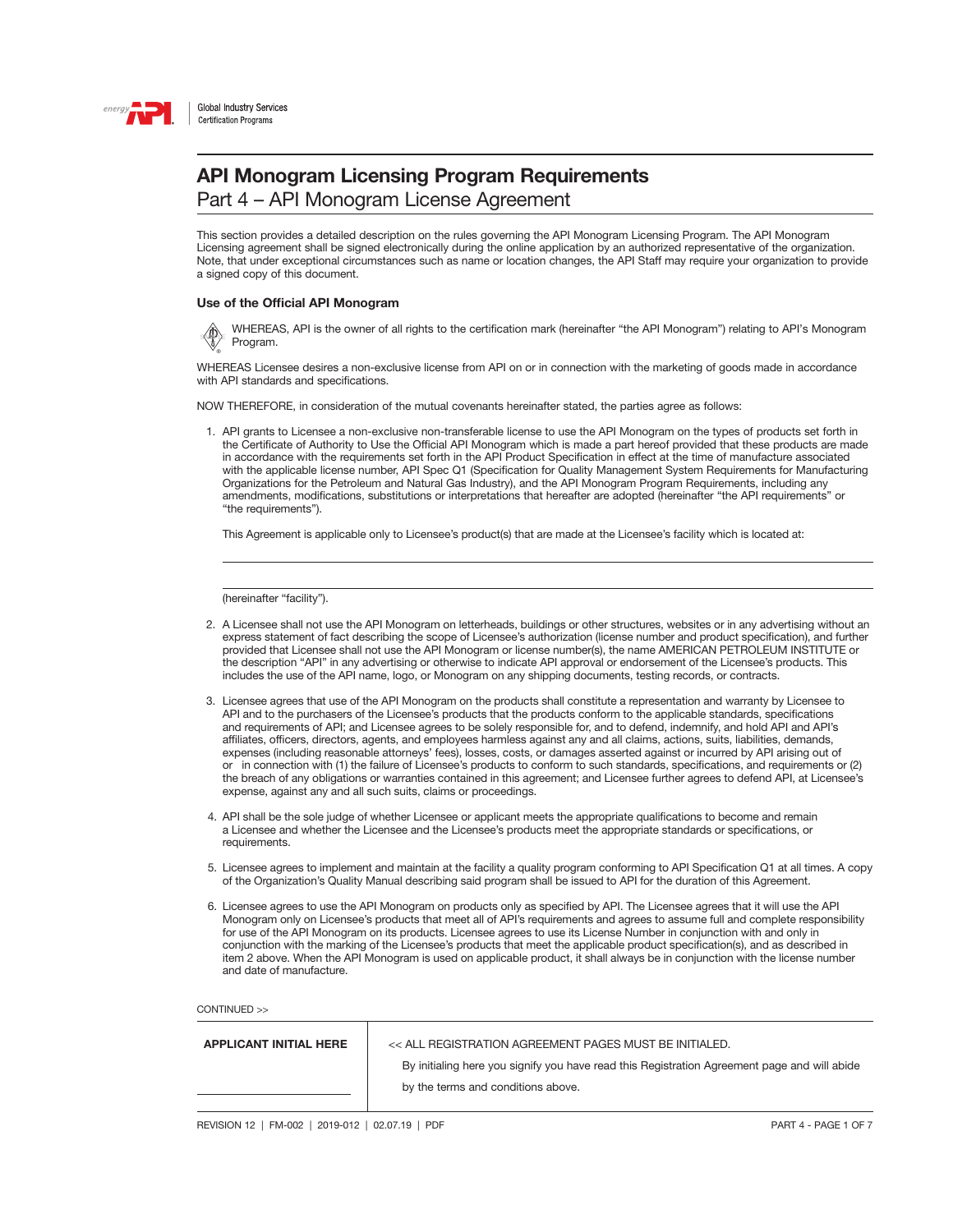

Part 4 – API Monogram License Agreement

#### Use of the Official API Monogram

- 7. Licensee agrees to use the API Monogram on products manufactured to the API Product Specifications in effect at the time of manufacture. When a new edition of the product specification is published, the new edition shall become effective on the program date printed on the cover but may be used voluntarily from the date of publication provided the products are traceable to the applicable product specification edition.
- 8. The Licensee understands and agrees that, in the event that API determines, in its sole discretion, that the Licensee's use of the Monogram and/or license number(s) is likely to confuse consumers as to the identity of the manufacturer of a product, the license to use the Monogram may be immediately suspended or cancelled. Licensee agrees to take those steps that API deems necessary to provide consumers with sufficient information to correct any such consumer confusion.
- 9. Licensee agrees that any auditing, sampling, inspections or tests conducted by API are designed only to verify conformance with API requirements and do not relieve the Licensee of its responsibility to ensure the quality of its products in the marketplace or ensure that all of its products meet API requirements. Licensee shall be solely responsible for ensuring compliance with all applicable API standards or product specifications.
- 10. If API's requirements are modified during the term of this Agreement, API shall determine the date by which the new requirements become effective and shall notify the Licensee of such date. Licensee agrees to comply with the modified requirements and to use the API Monogram after the effective date only on products that meet the new or revised requirements.
- 11. Licensee shall notify API in writing in the event that its operations are significantly disrupted due to natural disaster (such as hurricane, earthquake, fire, flooding, or tornado), malicious computer hacking, political unrest, pandemic disease, financial distress, or any other situation that prevents normal operation or quality control.
- 12. Licensee agrees to pay API the annual license fee specified in the Fee Schedule, within the timeframe specified by API. This annual fee may be revised at any time if deemed necessary by API to cover the costs of administration and enforcement of the program. All fees are payable in U.S. Dollars. Licensee agrees to pay any audit fees related to the program within the time frame specified by API.
- 13. Licensee understands and agrees that:
	- (a) A renewal audit shall be conducted based on the licensing expiration date, at a 3 years or shorter frequency as determined by API. Renewal audits and any re-audits, if warranted, shall be at the expense of the licensee. Any audits of Licensee's primary contractors that are deemed necessary by API to ensure compliance with API's requirements shall be at the expense of the Licensee.
	- (b) API's representatives shall, after giving notice reasonable to the circumstances of an audit, have the access to the facilities covered by this Agreement in order to perform the audit. In the event of a periodic audit, API may not provide advance notice. The Licensee understands and agrees that the provisions of this paragraph shall be applicable to the facilities of the Licensee's primary contractors if API determines that an audit of these facilities is needed in order to ensure conformance with the applicable specification(s). The Licensee agrees to supply API with the required contractor information and/or facilitate contractor contacts in order for API to perform an audit of these facilities, if deemed necessary by API.
	- (c) The right of API's representative to obtain free access to the Licensee's facilities or the facilities of any primary contractor shall not be conditioned upon the execution by him or API of any agreement, waiver or release which in any way purports to affect his legal rights or the rights or obligations of API. Any such document executed in contravention of this provision shall be without force or effect. However, API shall direct its representative to exercise due care in complying with any plant safety regulations which may be generally applicable to the manufacturer's plant personnel.
	- (d) Licensee's facility may be audited periodically during the term of this license to determine whether or not Licensee may continue to qualify for the authorization to use the API Monogram. The scheduling and frequency of the periodic audits will be at the discretion of API. Licensee agrees to permit API, or any approved API auditor to conduct such audits even if no advance notice is given to the licensee.
	- (e) Licensee understands and agrees that API may terminate Licensee's authorization to use the API Monogram if Licensee or Licensee's contractors fail to provide access to the facilities within the time frame specified by API or otherwise attempt to threaten, intimidate, or interfere with an API auditor performing an audit.

| <b>APPLICANT INITIAL HERE</b> | << ALL REGISTRATION AGREEMENT PAGES MUST BE INITIALED.                                       |
|-------------------------------|----------------------------------------------------------------------------------------------|
|                               | By initialing here you signify you have read this Registration Agreement page and will abide |
|                               | by the terms and conditions above.                                                           |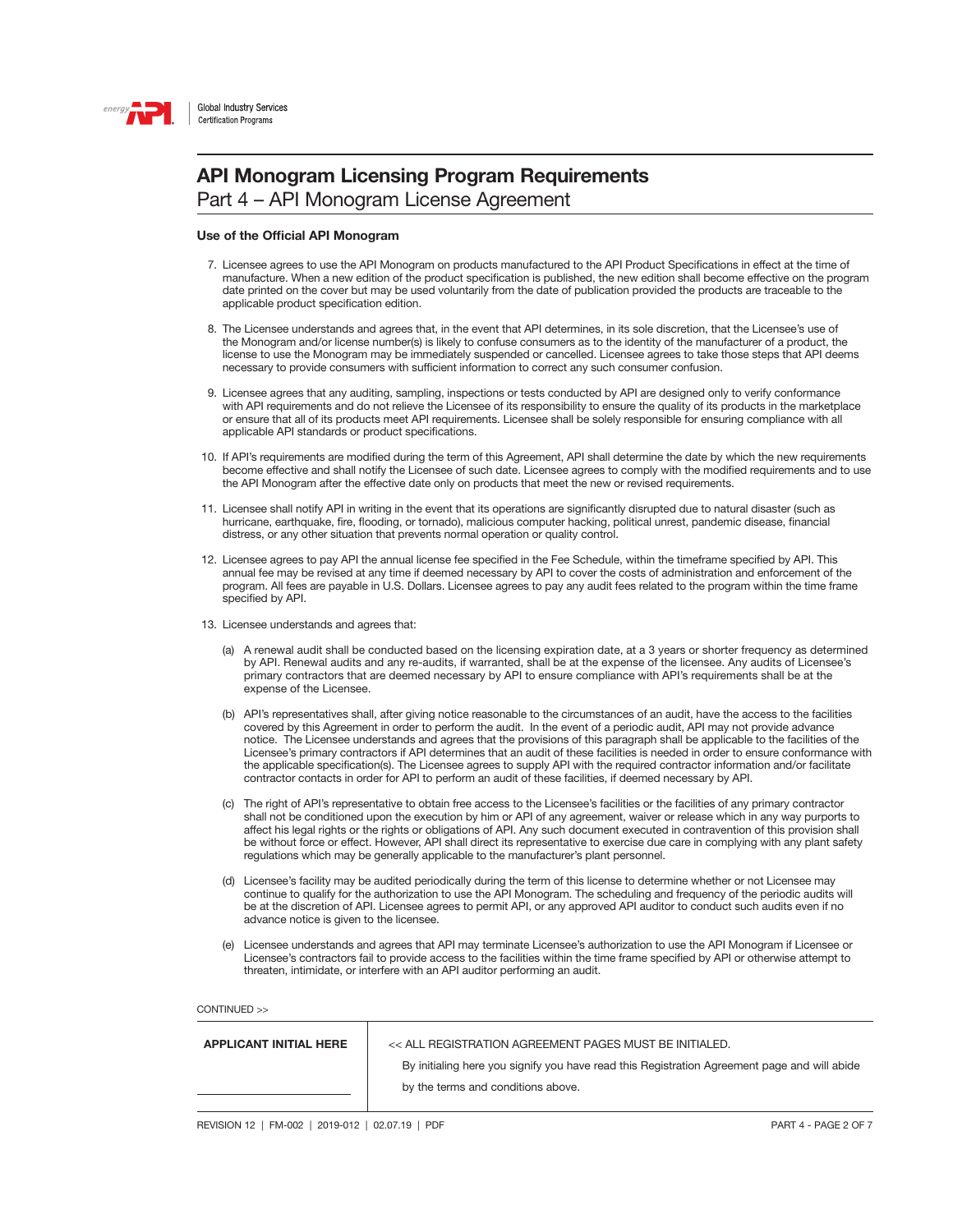

Part 4 – API Monogram License Agreement

#### Use of the Official API Monogram

- 14. Licensee agrees to pay all sales, use, property, excise, and other taxes now or hereafter imposed by any government body or authority based on or in any way measured by this Agreement.
- 15. Licensee agrees to notify API in a timely manner if it has evidence or information which indicates that its products displaying the API Monogram do not conform to API's requirements and agrees to take action immediately in order to bring the product into full compliance. If Licensee's products in the marketplace do not comply with API's requirement, Licensee agrees to take whatever corrective action (including product recall) that is deemed necessary by API to protect consumers or API in a time frame specified by API.
- 16. The Licensee agrees that API may notify vendors, governmental authorities, potential users, and others of an improper or unauthorized use of the mark when in judgment of API such notifications are necessary to protect consumers, the public, or for API's own protection.
- 17. This Agreement may be terminated by API at any time and for any reason satisfactory to API after providing notice to the Licensee. However, if the Licensee defaults in any of its obligations under this Agreement, API may immediately terminate or suspend the rights or authority conferred by this Agreement without prejudice to any other rights which API may have. Termination, suspension, or expiration of this Agreement shall not affect any liability of the parties existing as of the date of such action, shall not relieve the Licensee of its obligation of indemnity as to products manufactured or distributed prior thereto, and shall not excuse Licensee from paying any fees or other charges owing to API. Upon termination or suspension, with or without cause, of any rights or authority conferred by this Agreement, or upon expiration of this Agreement, the Licensee agrees to immediately discontinue the use of the API Monogram on any product which is the subject of such termination, suspension or expiration. If this Agreement is terminated for cause by API or at the request of the Licensee, the Licensee agrees that API shall not be obligated to refund any fees or payments made by Licensee. LICENSEE AGREES THAT UNDER NO CIRCUMSTANCES SHALL API BE LIABLE FOR LOSS OF PROFITS, LOSS OF INCOME, LOSS OF BUSINESS OPPORTUNITY, ECONOMIC LOSS OR OTHER CONSEQUENTIAL LOSS OR DAMAGES AS A RESULT OF THE TERMINATION OR SUSPENSION OF ANY RIGHTS GRANTED UNDER THIS AGREEMENT.
- 18. Licensee agrees not to alter, adjust, amend, vary, revise, or otherwise modify the Certificate of Authority to Use the Official API Monogram or any copies thereof.
- 19. The Licensee agrees that the manufacture, sale, delivery, shipment, distribution or promotion of any product utilizing the API Monogram would mislead the public if such product does not comply with the requirements of API as herein provided and agrees that any breach of this contract in this respect could not adequately be compensated for in money damages. For these and other reasons, the Licensee agrees that, in the event of the violation of any of the terms and conditions of this Agreement, a temporary injunction may be issued at the instance of API restraining the Licensee from further use of the API Monogram in any manner whatsoever, and from any further sale or offering for sale, delivery or distribution of said products bearing the API Monogram, and any other relief which may be deemed appropriate. The granting or issuance of such temporary injunction shall not affect the right of API to compensatory and punitive damages for the misuse of the API Monogram or its name, abbreviations, or symbols, and shall be in addition to, and not in lieu of, any other rights and remedies provided by this Agreement.
- 20. Licensee agrees not to make any intentional representations or statements related to the Monogram Program, to potential customers, or to API that are false, misleading, or inconsistent with the terms of this License Agreement or the API Monogram Program.
- 21. Licensee agrees to comply strictly with API's ethics rules, including the API "Code of Conduct for API Monogram Licensees, APIQR Certified Organizations, and Program Applicants" (the "API Code of Conduct"). Licensee agrees to provide a copy of the API Code of Conduct to all Licensee employees responsible for any tasks as part of the API licensing and auditing process, and to provide sufficient individual training to ensure compliance. Licensee understands and agrees that API may, in its sole discretion and at any time, including denying an application or suspend or cancel a license in the event that API determines that evidence exists of unethical conduct or a violation of the API Code of Conduct. In the event of such action, Licensee may further be ineligible for application for licensing by API for a period of time to be specified by API.

CONTINUED >>

APPLICANT INITIAL HERE << ALL REGISTRATION AGREEMENT PAGES MUST BE INITIALED.

By initialing here you signify you have read this Registration Agreement page and will abide by the terms and conditions above.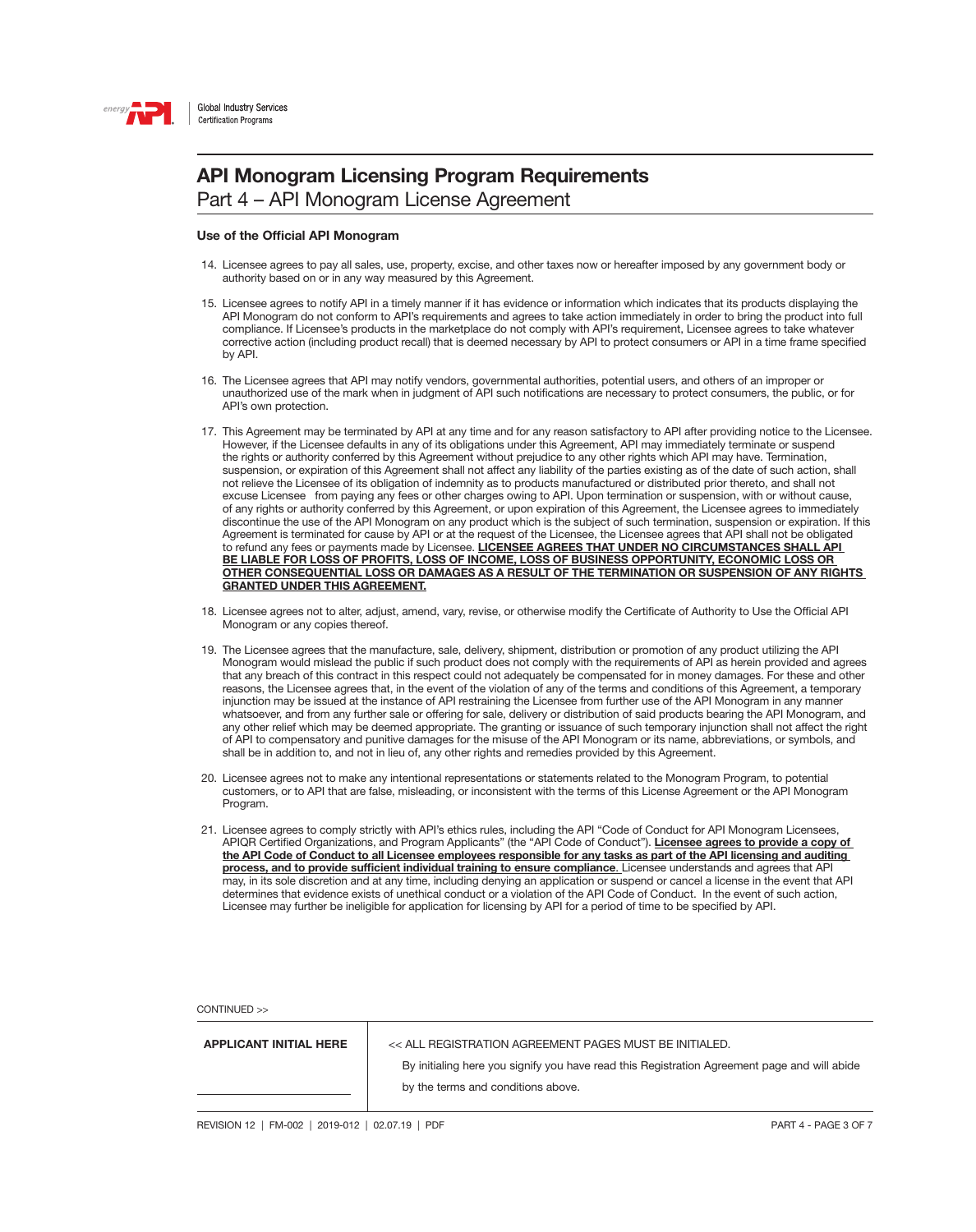

Part 4 – API Monogram License Agreement

#### Use of the Official API Monogram

- 22. API has the right, but not the obligation, to register at its own cost, any or all of the API Monogram worldwide. Furthermore, API does not represent or warrant, express or implied, that the API Monogram does not infringe or otherwise violate the rights of third parties. API, however, represents and warrants that it has no actual knowledge that the API Monogram infringes or otherwise violates any valid right of any third party in whole or part that would preclude Licensee from using the API Monogram as provided for in this Agreement.
- 23. Licensee agrees that API is the sole owner of the API Monogram and agrees not to take any actions which are inconsistent with API's ownership rights including, but not limited to, challenging API's ownership rights, challenging the validity of the API Monogram or any registrations and applications thereof, and/or attempting to register the API Monogram or other API mark in any country, state, or other jurisdiction.
- 24. The Licensee shall promptly notify API of any assertion that the use of the mark in the promotion or sale of licensed products hereunder infringes or violates the rights of any third party and will consult with API to determine the course of action to be followed in response to said assertion. API shall have the right to terminate this Agreement, in whole or in part, in response to said assertion. API does not undertake and shall have no obligation, but nevertheless shall be entitled, if it so desires, to defend any action brought for infringement or other violations of trademarks, patents, industrial and artistic designs or copy rights owned by a third party or unfair competition with a third party when the basis of the claim is related to the Licensee's use of the API Monogram. If API does not defend any such action, it shall have no obligation to reimburse or indemnify the Licensee, its agents, sub-agents, customers, or any other persons for the cost of defending such suit or for damages or costs incurred as a result of such actions.
- 25. With respect to all claims, actions and suits to enforce API's rights in the marks, including suits in which the Licensee is joined as a party, API shall have the sole right to employ counsel of its choosing and to direct the handling of the litigation and any settlement thereof. API shall be entitled to receive and retain all settlement proceeds and all amounts awarded as damages, profits or otherwise in connection with such suits.
- 26. The Licensee agrees to assist API in the enforcement of any rights of API in the API Monogram. Licensee agrees that it will not perform any acts which directly or indirectly assist a third-party in using the API Monogram without authorization.
- 27. The Licensee agrees to notify API in writing of any infringements or imitations by third parties of the API Monogram which may come to the Licensee's attention. API shall have the sole right to determine whether or not any action shall be taken, at its sole expense, on account of any such infringement or imitation. API, if it so desires, may commence or prosecute any claims, actions or suits in its own name or in the name of the Licensee or join the Licensee as a party thereto.
- 28. The Licensee agrees that this Agreement does not relieve the Licensee of its obligations concerning products marketed or distributed pursuant to previous License Agreements between Licensee and API and any amendments or renewals thereof. Licensee agrees that API may utilize the rights and remedies specified in this Agreement to ensure that products in the marketplace which were licensed to use the API Monogram pursuant to previous agreements are in full compliance with the API requirements applicable at the time the product was marketed or distributed.
- 29. If any action or proceeding is brought by API to enforce, protect or establish any right or remedy with respect to this Agreement (including but not limited to the failure of the Licensee to pay applicable fees or audit costs) or with respect to the subject matter of this Agreement, API shall be entitled to recover reasonable attorney's fees and costs provided that it is the prevailing party.
- 30. The Licensee agrees to cooperate fully with API in any effort which API may deem advisable in order to record the Licensee as a registered user of the marks, including the providing of information and execution of documents in connection therewith. Expenses associated with such recording shall be borne by API.
- 31. Trade Sanctions. Licensee shall be solely responsible for ensuring its compliance with applicable laws and regulations.

 Except as authorized by law, Licensee agrees that it will not export, re-export or disclose any product or technical data provided under this Agreement contrary to the laws and regulations of the United States and other countries relating to export trade, or to any country, entity or other party that is ineligible to receive such items under U.S. laws and regulations, including, but not limited to, regulations of the U.S. Department of Commerce or the U.S. Department of the Treasury.

| <b>APPLICANT INITIAL HERE</b> | << ALL REGISTRATION AGREEMENT PAGES MUST BE INITIALED.                                       |
|-------------------------------|----------------------------------------------------------------------------------------------|
|                               | By initialing here you signify you have read this Registration Agreement page and will abide |
|                               | by the terms and conditions above.                                                           |
|                               |                                                                                              |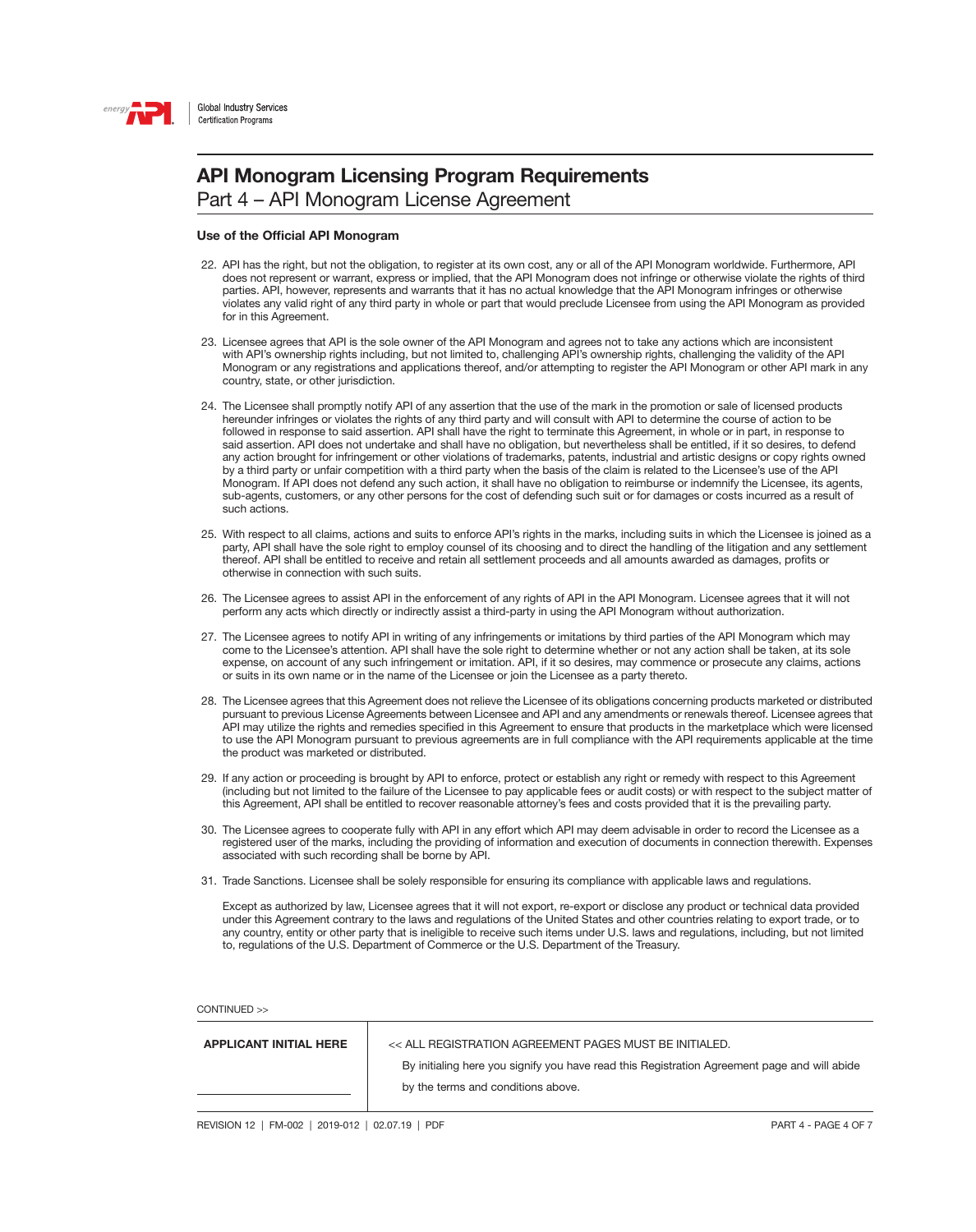

Part 4 – API Monogram License Agreement

#### Use of the Official API Monogram

 Except as authorized by law, Licensee specifically warrants that it does not currently and shall not export or re-export any product or technical data supplied hereunder to any country or party subject to embargo or restrictions under U.S. law or regulations, which as of the signing of this Agreement, include, but are not limited to:

- (a) Countries subject to economic sanction under Executive Order of the President, regulations of the U.S. Treasury Department, or other U.S. law; and parties controlled by or acting for the governments of those countries, including, but not limited to, Cuba, Iran, Syria, North Korea, and the Crimea region of Ukraine;
- (b) Parties identified by the U.S. government as prohibited or restricted from participating in export transactions by any U.S. government agency, including but not limited to the U.S. Department of the Treasury's "List of Specially Designated Nationals and Blocked Persons" and "U.S. Sectoral Sanctions Identifications List," the U.S. Commerce Department's Denied Person's List or Entity List, and any party that is not itself specifically designated but that is 50% or more owned by a designated party, or is otherwise acting on behalf of a designated party; and
- (c) Any party engaged in or supporting terrorism or the design, development, production, stockpiling or use of nuclear, chemical or biological weapons or missiles.

 Licensee also warrants that no product or technical data supplied hereunder will be used, either directly or indirectly, in, or in support of, exploration for, or production of, oil or gas in Russian deepwater, Arctic offshore locations, or shale formations in Russia.

 If Licensee's activities hereunder do not comply with statutory or regulatory requirements, Licensee agrees to take whatever corrective action, including product recall, that is deemed necessary by API to protect consumers or API in a time frame specified by API.

 Licensee agrees that API may, in its sole discretion, immediately terminate this Agreement if API learns information which it determines, in its sole discretion, to be evidence of a breach by Licensee of any representation set forth in this paragraph, and that API shall not be liable for any damages alleged to be caused by such termination.

 Licensee agrees that API may notify any third party of an improper or unauthorized use of the API mark(s) when, in the sole judgment of API, such notifications are necessary to protect consumers, the public, or for API's own protection, and API shall not be liable for any damages whatsoever resulting from such notification.

- 32. Compliance. Licensee agrees that it:
	- (a) Will comply with all applicable laws governing bribery and corrupt practices, including but not limited to the U.S. Foreign Corrupt Practices Act;
	- (b) Will not take any action in furtherance of bribery of a government official or employee, or any political party or candidate; and
	- (c) Will not give or offer anything of value to any government official or employee, or any political party or candidate, for the purpose of:
		- (i) Influencing or rewarding any act or decision of such official, employee, party or candidate, either directly, or indirectly through an agent or subcontractor;
		- (ii) Inducing such official, employee, party or candidate to violate his or her lawful duty;
		- (iii) Inducing such official, employee, party or candidate to influence any government or instrumentality thereof; or
		- (iv) Securing any improper advantage for API.

For the purposes of this paragraph, employees of state-owned entities are considered "government officials or employees."

CONTINUED >>

APPLICANT INITIAL HERE << ALL REGISTRATION AGREEMENT PAGES MUST BE INITIALED.

By initialing here you signify you have read this Registration Agreement page and will abide by the terms and conditions above.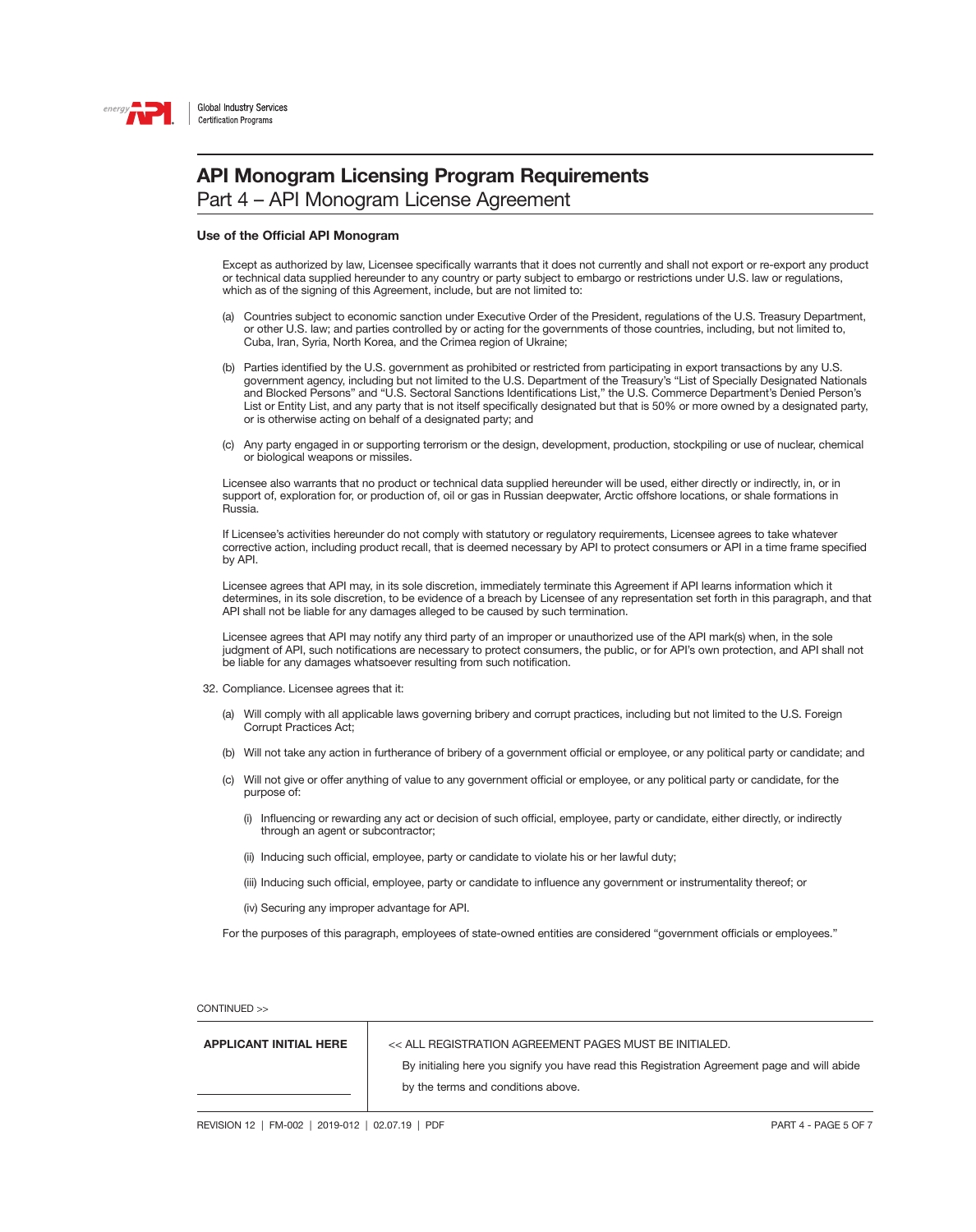

### API Monogram Licensing Program Requirements

Part 4 – API Monogram License Agreement

#### Use of the Official API Monogram

 Licensee agrees to notify API immediately if Licensee receives any information indicating a possible violation of the requirements of this paragraph.

 Licensee agrees that API may, at its sole discretion, immediately terminate this Agreement if API learns information which it determines, at its sole discretion, to be evidence of a breach by Licensee of any representation set forth in this paragraph, and that API shall not be liable for any damages alleged to be caused by such termination.

 Licensee agrees that they shall comply with and render all services under this Agreement in accordance with all other applicable federal, state and local laws and regulations.

- 33. This license shall not be assignable or transferable by Licensee in any manner nor shall Licensee have the right to grant sublicenses.
- 34. This Agreement shall be interpreted and governed by the law of the District of Columbia, United States of America.
- 35. In the event of any litigation between the parties arising under this Agreement the parties agree that the only proper venue for such litigation shall be the District of Columbia, United States of America.
- 36. This instrument contains the entire and only Agreement between the parties with respect to the subject matter hereof. No oral statements or representations not here in contained shall have any force and effect.
- 37. It is expressly understood between the parties hereto that no association, agency, apparent agency, employer/employee relationship, partnership, or joint venture of any kind has been created.
- 38. API is a nonprofit corporation exempt from United States federal income tax under section 501(c)(6) of the Internal Revenue Code of 1986 as amended. No provision of this Agreement shall obligate API to take any action that is inconsistent with or that could jeopardize its tax-exempt status.
- 39. This Agreement shall terminate immediately without notice if Licensee files a petition in bankruptcy or is adjudicated a bankrupt or insolvent, or makes an assignment for the benefit of creditors, or an arrangement pursuant to any bankruptcy law, or if Licensee discontinues its business or a receiver is appointed for Licensee or for Licensee's business and such receiver is not discharged within thirty (30) days.
- 40. All payments due hereunder shall be made in U.S. Dollars and are exclusive of any sales, use or other taxes, fees or duties arising out of this Agreement.
- 41. The terms and conditions of this Agreement are severable. If any condition of this Agreement is deemed to be illegal or unenforceable under any rule of law, all other terms shall remain in force.
- 42. Any and all notices, reports, correspondence, amendments, requests, responses, and other communication associated with this Agreement shall be in the English language, and the controlling version of this Agreement shall be in the English language.
- 43. This Agreement shall not and is not intended to benefit nor to grant any right or remedy to any person or entity that is not a party to this Agreement.
- 44. Licensee represents and warrants that Licensee is not located in, or under the control of, a national or resident of any U.S. embargoed country.
- 45. The undersigned individuals represent and warrant that they are expressly and duly authorized by their respective entities or agencies to execute this Agreement and to legally bind their respective entities or agencies as set forth in this Agreement.
- 46. Any and all agreements, correspondence, certificates and invoices sent via electronic means (to include but not limited to PDF files) will be considered as valid as the original.

| <b>APPLICANT INITIAL HERE</b> | << ALL REGISTRATION AGREEMENT PAGES MUST BE INITIALED.                                       |
|-------------------------------|----------------------------------------------------------------------------------------------|
|                               | By initialing here you signify you have read this Registration Agreement page and will abide |
|                               | by the terms and conditions above.                                                           |
|                               |                                                                                              |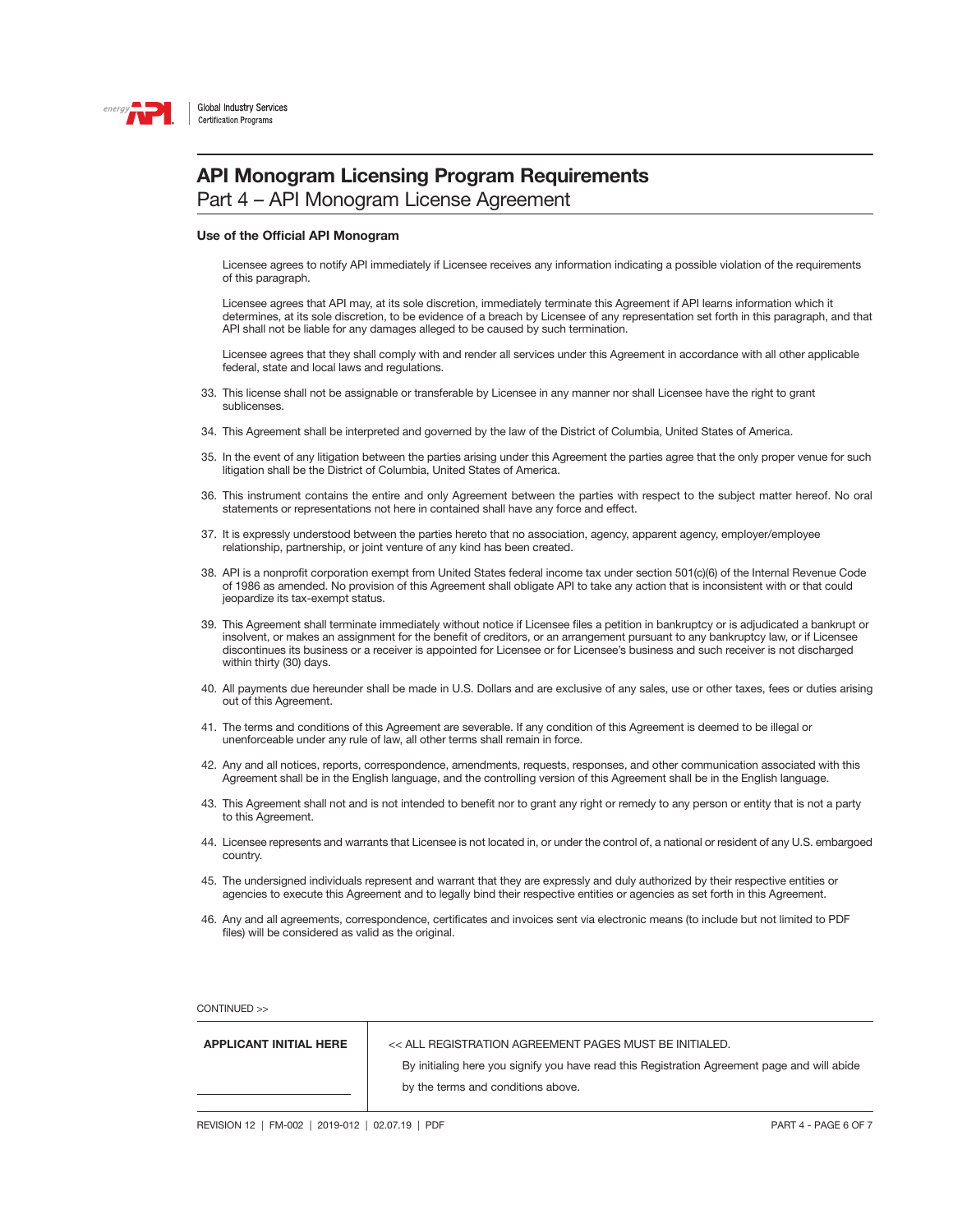

Part 4 – API Monogram License Agreement

#### Use of the Official API Monogram

- 47. Paragraphs 3, 4, 10, 12, 13, 14, 15, 16, 17, 18, 20, 25, 26, 29, and 30 survive termination, suspension or expiration of this Agreement.
- 48. This agreement incorporates by reference the current program requirements attached to this agreement in Parts 1, 2, 3 and 5 of this document, "API Monogram Licensing Program Requirements." This agreement incorporates by reference the current API Monogram Licensing Program requirements posted on www.api.org.
- 49. This Agreement shall be effective as noted by the dates listed on the API Monogram license(s)/certificate(s) provided.
- 50. Notices required to be given by this Agreement shall be in writing and shall be effective as of the date on which such notice is delivered to:
	- (a) Manager, API Monogram/APIQR Programs American Petroleum Institute 200 Massachusetts Avenue, NW Suite 1100, Washington, DC 20001-5571 USA
	- (b) The Licensee at:

#### APPLICANT USE ONLY | APPLICANT AGREEMENT AUTHORIZATION

| Signature of Authorized Officer: <u>contract the contract of the contract of the contract of</u> |
|--------------------------------------------------------------------------------------------------|
|                                                                                                  |
|                                                                                                  |
| Date:                                                                                            |
|                                                                                                  |

### API USE ONLY | APPLICANT AGREEMENT AUTHORIZATION

Debra M. Phillips Vice President, API Global Industry Services:

Dema Opfhiegn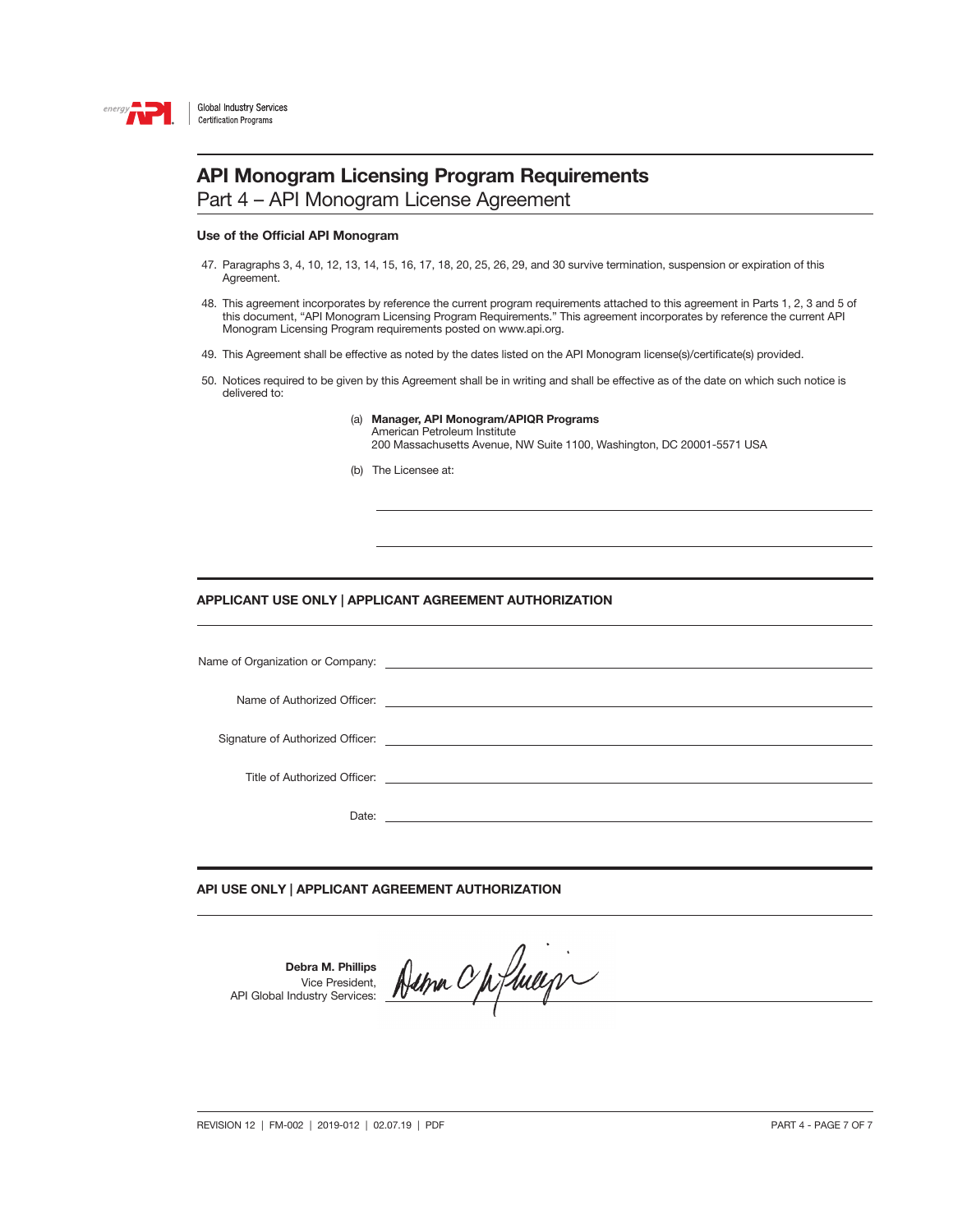

Part 5 – Licensing Fee and Directions

#### How To Determine Your Non-Refundable Application Fee

For every API Spec Application you submit, you must pay a Non-Refundable Application Fee. Applications cannot be processed until full payment is received. The Fee Schedule is as follows:

 \$5,000.00 (U.S. Dollars) First API Spec Application

 \$3,500.00 (U.S. Dollars) Second API Spec Application

\$2,000.00 (U.S. Dollars) Each additional API Spec Application

The fee schedule applies to a single quality program at the same facility.

#### APPLICATIONS WILL NOT BE PROCESSED UNTIL PAYMENT IS RECEIVED.

#### Annual Fee

In addition to the Application Fee, Licensees will be assessed an Annual Fee for each specification for which they are authorized to use the API Monogram. First-time applicants issued API Monogram Certificates dated November 1 through December 31 shall not be required to pay an Annual Fee for the following year.

For those Organizations seeking joint API Monogram Licensing and quality system registration, an additional fee for registration is required.

All annual invoices are generated the first week of January. Payments are due 45 days from the date of the invoice. If payment is not received by the payment due date, the process for suspension / cancellation of licenses is initiated.

#### **Certificates**

Upon successful completion of the licensing process, including audit, a printed certificate will be issued to the applicant. A second certificate is available upon request at no cost. For a third, and each subsequent certificate, there will be a charge of \$50.00 per document issued.

#### Audit Costs

The Applicant/Licensee pays the audit costs and any related auditor(s) expenses, including travel time, airfare, taxi, rental car, or private car, plus accommodations, meals, parking, telephone, etc., plus an administrative fee.

Audit invoices are generated within 60 days after completion of the audit. Payments are due 45 days after the date of the invoice. If payment is not received by the payment due date, the process for suspension / cancellation of licenses is initiated.

#### Audit Cancellation Fee

Where the Applicant/Licensee cancels or postpones the date of on-site audit after it has been agreed to, a fee is payable under the policy set out below:

- (a) Audits Cancelled or Postponed by Applicant/Registered organization any time after the audit dates have been agreed upon by both parties (Applicant/Registrant and API Auditor). 100% of associated non-refundable auditor expenses (e.g., airfare).
- (b) Audit Cancelled or Postponed by Applicant/Licensee within fifteen (15) to thirty (30) calendar-days of scheduled audit date.

25% of projected auditor day rate total, in addition to 100% of associated non-refundable auditor expenses (e.g., airfare).

(c) Audit Cancelled or Postponed by Applicant/Licensee within eight (8) to fourteen (14) calendar-days of scheduled audit date.

50% of projected auditor day rate total, in addition to 100% of associated non-refundable auditor expenses (e.g., airfare).

(d) Audit Cancelled or Postponed by Applicant/Licensee within one (1) to seven (7) calendar-days of scheduled audit date. 100% of projected auditor day rate total, in addition to 100% of associated non-refundable auditor expenses (e.g., airfare).

*NOTE: Cancellation fees do not apply when the audit is cancelled or postponed due to acts of nature or due to extraordinary circumstances as determined by API.*

All fees payable to API shall be in U.S. Dollars and shall include all bank handling charges.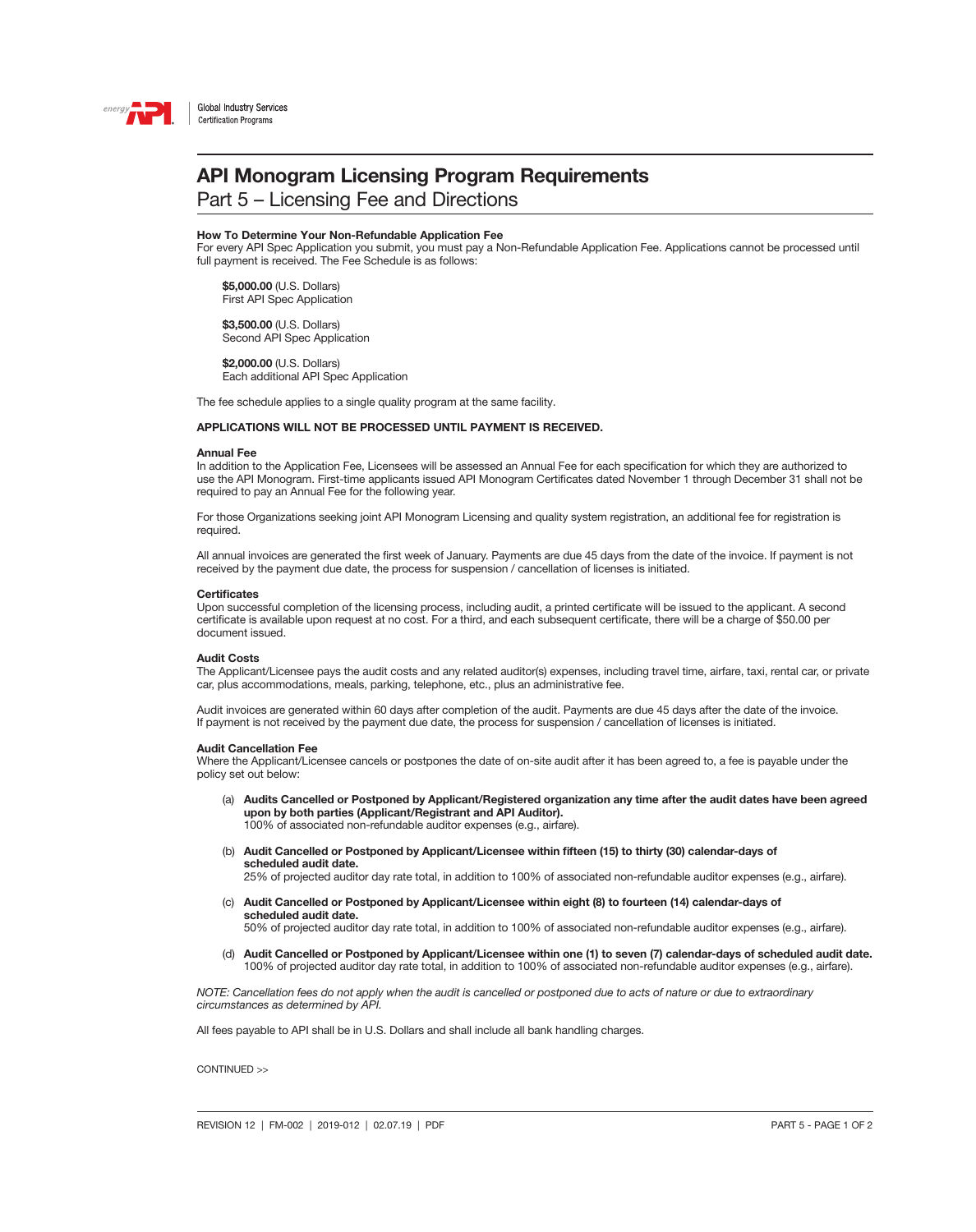

Part 5 – Licensing Fee and Directions

Submit applications for Monogram Licenses online at<https://my.api.org> Send correspondence about your application to [Certification@api.org](mailto:Certification%40api.org?subject=)

#### Payment Directions:

- APPLICATIONS WILL NOT BE PROCESSED UNTIL PAYMENT IS RECEIVED
- All fees payable to API shall be in U.S. Dollars
- The Organization shall be liable for any and all taxes, banking and service fees
- Include the API's invoice number to ensure proper traceability
- Include this Reference Number to ensure your payment is promptly applied: SS-2100-U9100-7110

### If You Are Paying By Check Or Money Order

American Petroleum Institute P.O. Box 1425 Merrifield, VA 22116-1425 USA

#### *Overnight/Express Deliveries Should Be Addressed To:*

API Certification Program Attention: Financial Operations Department 200 Massachusetts Avenue, NW Suite 1100 Washington, DC 20001-5571 USA

#### If You Are Paying By Wire Transfer

Please add an additional \$50.00 (USD) to cover wire transfer fees. Send your license Fee to: TD Bank 1030 15th Street NW Washington DC, 20005 USA ABA Routing Number: 031101266 For further credit to API, Account Number: 4251303172 API Tax Identification Number: 13-0433-430 Reference Number: SS-2100-U9100-7110 SWIFT: NRTHUS33

Send correspondence about your payment to: [QualityFinance@api.org](mailto:QualityFinance%40api.org?subject=)